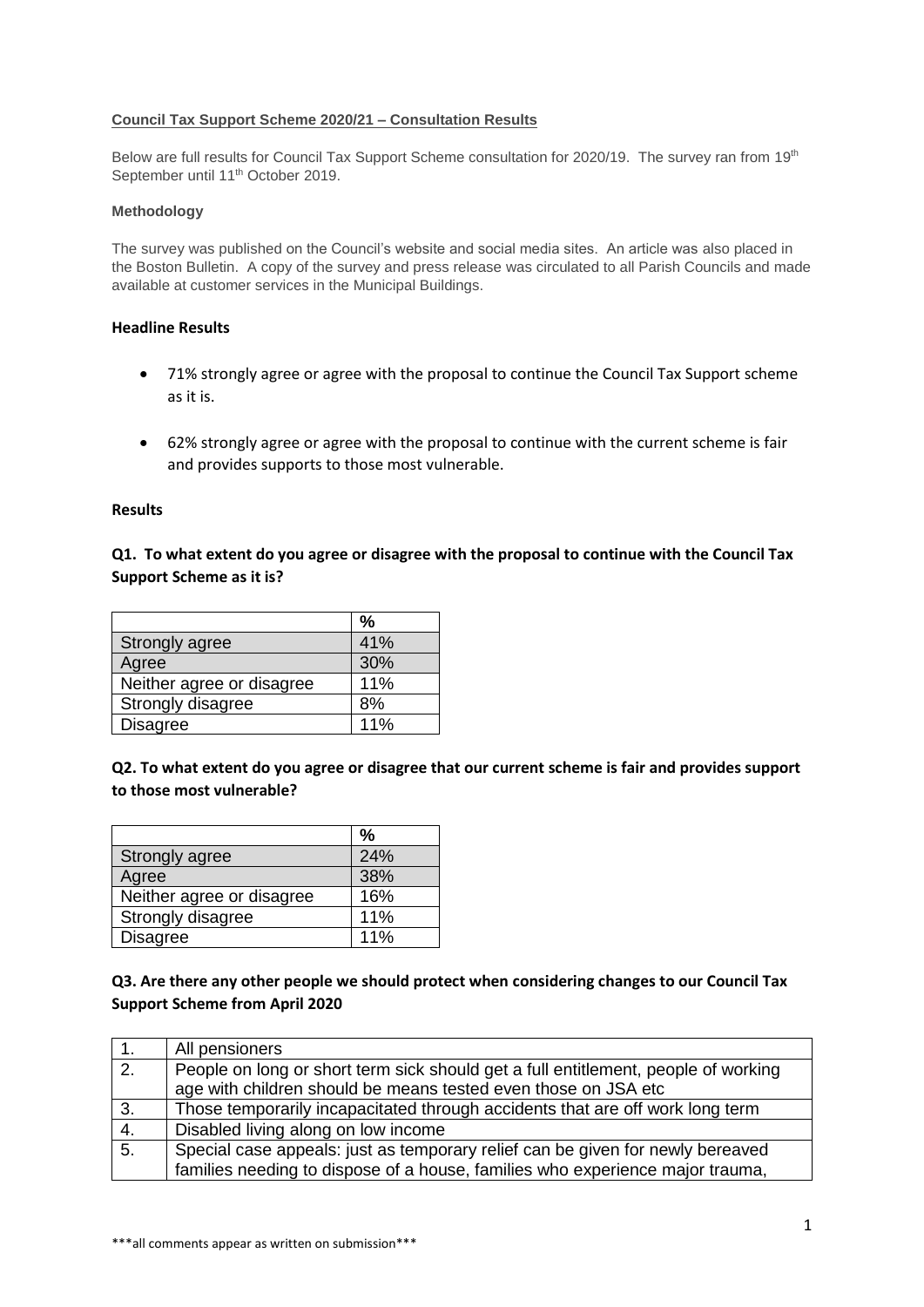|     | breadwinners severe illness, loss of employment etc could be given a short period  |
|-----|------------------------------------------------------------------------------------|
|     | of relief, once or twice.                                                          |
| 6.  | Families with children                                                             |
| 7.  | Threatened homeless, rent arrears (after checking budget and financial position)   |
| 8.  | Disabled people on benefits                                                        |
| 9.  | Those who are diagnosed with dementia                                              |
| 10  | Those of working age who are in receipt of ESA support group and PIP. These        |
|     | people are unable to work but are penalised financially. The council are           |
|     | discrimination by treating disabled people differently, this is not acceptable and |
|     | could face prosecution under the discrimination act                                |
| 11. | Pensioners who have paid into the NI scheme                                        |
| 12. | People who are off sick from work should not pay anything! Its hard enough being   |
|     | off work without expensive council tax adding to the list!                         |
| 13. | Disable, those on UC and those in pension poverty, help should be there for        |
|     | anyone who needs it                                                                |
| 14. | Should be more help for people on very low incomes and that be more help of for    |
|     | people on very low incomes for the council tax                                     |
|     |                                                                                    |

| . .          | NO.<br>ັ       |
|--------------|----------------|
| $\sim$<br>L. | Don't think so |

# **Q4. Do you have any further comments or feedback you would like us to consider?**

| People on esa only get £76 a week, the additional pressure of having to pay CT<br>especially those with mental health issues I enough to tip them over the edge.<br>Give them a break instead, they need it. Working people with mental health issues<br>who have trouble paying there ct should be offered some kind of support, after all<br>people don't ask to be mentally ill. You are accommodating to those who visible<br>disabilities, try help those who have hidden ones but are able to hold down a part<br>time job.<br>Keep help the good work<br>As a war pensioner of over 20 years I have never heard of financial help with<br>council tax and never expected it as ex forces charities and service pensions are<br>generous enough.<br>Council Tax should not be means tested for those on benefits<br>You say Those of pension age and those of working-age in receipt of a war<br>pension is means tested but allows for vulnerability 'I hope "vulnerable" does not<br>mean those non working people who able to work but do not. I specifically exclude<br>disabled for my comments. In Boston we appear to have many people not<br>working, for whatever reason (?choice) who claim state benefit. Such people<br>should and must pay the full rate of council tax because if they claim state benefit.<br>Such people should and must pay the full rate of council tax because if they do not<br>then it means that they are being subsidized to live via 2 channels each of which is<br>funded by tax stream. Just not right in my view.<br>Please reduce vastly the amount of our Council Tax that goes directly to Lincoln<br>County Council. All it appears to do is increase their reserves. We need it in<br>Boston!<br>The council needs to stop charging council tax to those of working age who are<br>classed in law as disabled who cannot work because of their condition. It is a clear<br>lack of care and consideration for its citizens and needs to end now.<br>Happy to continue the way things are | Put the street lights back on |
|------------------------------------------------------------------------------------------------------------------------------------------------------------------------------------------------------------------------------------------------------------------------------------------------------------------------------------------------------------------------------------------------------------------------------------------------------------------------------------------------------------------------------------------------------------------------------------------------------------------------------------------------------------------------------------------------------------------------------------------------------------------------------------------------------------------------------------------------------------------------------------------------------------------------------------------------------------------------------------------------------------------------------------------------------------------------------------------------------------------------------------------------------------------------------------------------------------------------------------------------------------------------------------------------------------------------------------------------------------------------------------------------------------------------------------------------------------------------------------------------------------------------------------------------------------------------------------------------------------------------------------------------------------------------------------------------------------------------------------------------------------------------------------------------------------------------------------------------------------------------------------------------------------------------------------------------------------------------------------------------------------------------------------------------|-------------------------------|
|                                                                                                                                                                                                                                                                                                                                                                                                                                                                                                                                                                                                                                                                                                                                                                                                                                                                                                                                                                                                                                                                                                                                                                                                                                                                                                                                                                                                                                                                                                                                                                                                                                                                                                                                                                                                                                                                                                                                                                                                                                                |                               |
|                                                                                                                                                                                                                                                                                                                                                                                                                                                                                                                                                                                                                                                                                                                                                                                                                                                                                                                                                                                                                                                                                                                                                                                                                                                                                                                                                                                                                                                                                                                                                                                                                                                                                                                                                                                                                                                                                                                                                                                                                                                |                               |
|                                                                                                                                                                                                                                                                                                                                                                                                                                                                                                                                                                                                                                                                                                                                                                                                                                                                                                                                                                                                                                                                                                                                                                                                                                                                                                                                                                                                                                                                                                                                                                                                                                                                                                                                                                                                                                                                                                                                                                                                                                                |                               |
|                                                                                                                                                                                                                                                                                                                                                                                                                                                                                                                                                                                                                                                                                                                                                                                                                                                                                                                                                                                                                                                                                                                                                                                                                                                                                                                                                                                                                                                                                                                                                                                                                                                                                                                                                                                                                                                                                                                                                                                                                                                |                               |
|                                                                                                                                                                                                                                                                                                                                                                                                                                                                                                                                                                                                                                                                                                                                                                                                                                                                                                                                                                                                                                                                                                                                                                                                                                                                                                                                                                                                                                                                                                                                                                                                                                                                                                                                                                                                                                                                                                                                                                                                                                                |                               |
|                                                                                                                                                                                                                                                                                                                                                                                                                                                                                                                                                                                                                                                                                                                                                                                                                                                                                                                                                                                                                                                                                                                                                                                                                                                                                                                                                                                                                                                                                                                                                                                                                                                                                                                                                                                                                                                                                                                                                                                                                                                |                               |
|                                                                                                                                                                                                                                                                                                                                                                                                                                                                                                                                                                                                                                                                                                                                                                                                                                                                                                                                                                                                                                                                                                                                                                                                                                                                                                                                                                                                                                                                                                                                                                                                                                                                                                                                                                                                                                                                                                                                                                                                                                                |                               |
|                                                                                                                                                                                                                                                                                                                                                                                                                                                                                                                                                                                                                                                                                                                                                                                                                                                                                                                                                                                                                                                                                                                                                                                                                                                                                                                                                                                                                                                                                                                                                                                                                                                                                                                                                                                                                                                                                                                                                                                                                                                |                               |